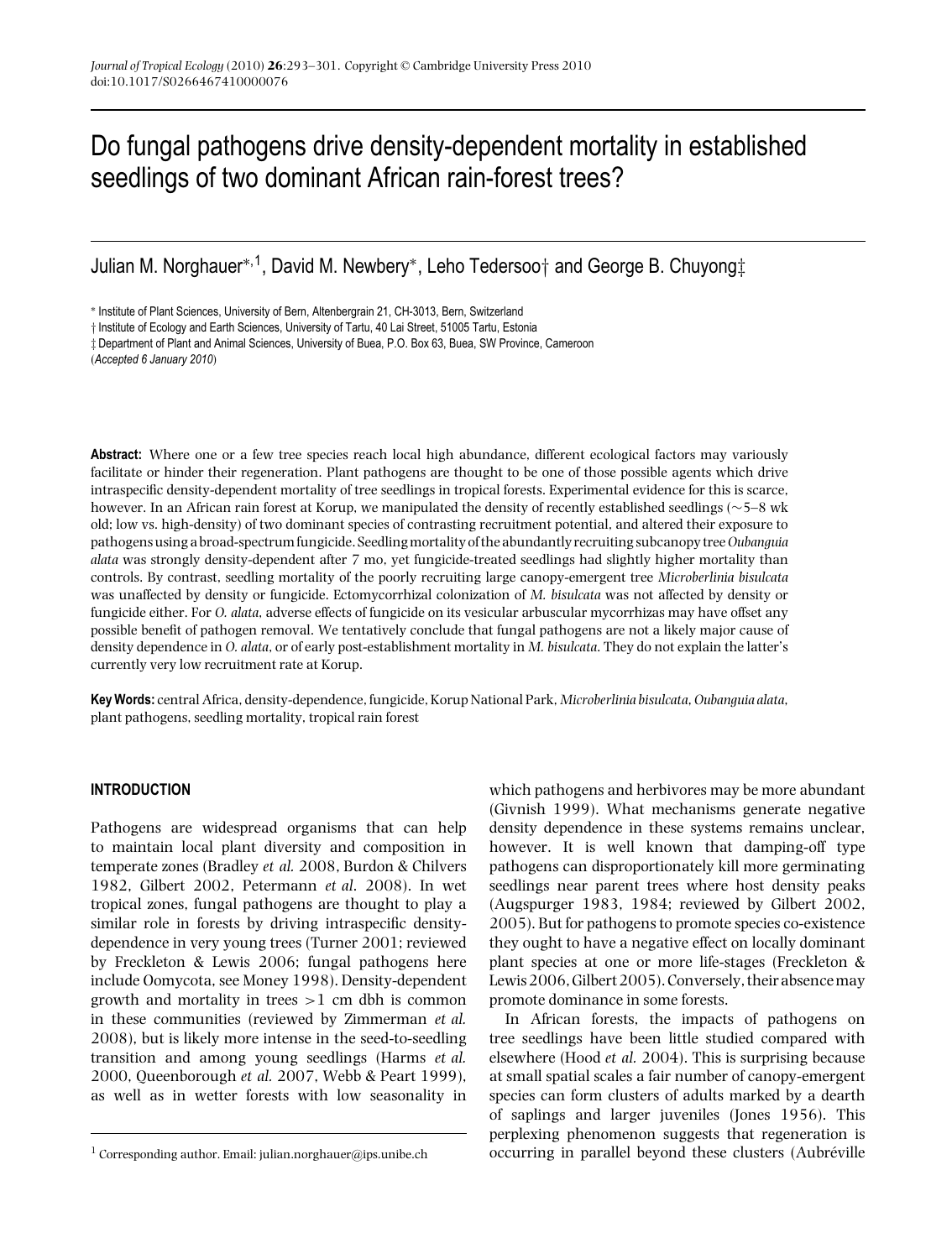1938) and leaves open the possibility that in these high-density adult clusters, one or more factors, such as pathogens, may be putting a brake on local conspecific recruitment (Connell 1971, Janzen 1970). Understanding what factors weaken local dominance by a tree species in a given location is just as important as understanding what processes gave rise to its dominance in the first place (Watt 1947).

For example, in lowland rain forest of Korup National Park in Cameroon, the locally dominant grove-forming canopy tree, *Microberlinia bisulcata* A. Chev. (Caesalpiniaceae), is ectomycorrhizal but currently regenerating poorly because of too few juveniles in the 1– 30 cm dbh size class to replace its larger adults (Newbery *et al.* 1998). This very limited regeneration, however, is not for a lack of established seedlings, which are widely abundant following masting events. The vast majority die in the next 2–5 y for unknown reasons (Green & Newbery 2002, Newbery *et al.* 2006a). By contrast, co-occurring with *M. bisulcata* is *Oubanguia alata* Bak.f. (Scytopetalaceae), a more shade-tolerant and widespread arbuscular mycorrhizal tree rarely exceeding 50 cm dbh (Newbery *et al*. 1988, 2002). This species dominates the subcanopy, and is currently regenerating well, unlike *M. bisulcata* (D.M. Newbery&X.M. van der Burgt, unpubl. data). It is conceivable then, that pathogens could play an important role in density-dependent dynamics of already established seedlings, and not just in seed-to-seedling transition alone (Watt 1919, Webb & Peart 1999, Queenborough *et al.* 2007). Yet explicit investigations at the post-establishment stage remain scarce. Recently, however, for the seed-to-seedling transition, Bell *et al.* (2006) convincingly showed that manipulating *in situ* density of germinating seedlings coupled to fungicide application provides for a direct assessment of pathogens' role in tree seedling dynamics.

Here, we applied the experimental approach of Bell *et al.* (2006) but to recently established seedlings of *M. bisulcata* and *O. alata* (∼5–8 wk old) in one of the wettest tropical regions of the world. Of the two, *M. bisulcata* is our main interest because of its poor regeneration following establishment. This timing of plant age was chosen to correspond with the October–November initiation of previous census surveys made of established *Microberlinia* seedlings at Korup after masting events in 1995 and 1997 (Green & Newbery 2001a, 2002; Newbery *et al.* 2002, 2006a). We hypothesized that pathogens can kill seedlings of *M. bisulcata* and *O. alata,* and that greater seedling density enhances this effect (Connell 1971, Freckleton & Lewis 2006, Janzen 1970). Thus we expected a strong interaction between seedling density and application of a fungicide (Bell *et al.* 2006). For *M. bisulcata*, afurther aim was toinvestigate cryptic effects of pathogens and host-density on seedling height and leaf area, and to check for ectomycorrhizal colonization of seedlings' roots.

## **METHODS**

### **Study site and species**

The experiment was carried out in lowland tropical rain forest in Cameroon at a site close to Korup National Park on the Isangele Road (4◦58 N, 8◦48 E; 98 m asl). It was formerly part of the Park until its annexation in 1995. The forest grows on nutrient-poor sandy soils. Average rainfall in the region is 180 to 900 mm per month in the March–November wet season, but  $\leq$  50 mm per month in the December–February dry season (overall,  $\sim$ 5100 mm y<sup>-1</sup>, based on monthly averages from 1988–2004 measured at PAMOL Bulu station ∼7 km away from Isangele Road, Newbery *et al.* 2006b). This forest is similar in stand structure to that found in the main 'P-plot' (5°1′N, 8°49′E) situated ~4.2 km north in Korup (Newbery *et al.* 2002), except that it lacks *Tetraberlinia bifoliolata* (Harms) Haumann, a co-dominant canopy tree species. The site contains a small grove of *M. bisulcata* adults which masted in 2007 as well as many *O. alata* adults, which also fruited in 2007. Abundant *M. bisulcata* seedlings, some still with cotyledons attached, and *O. alata* seedlings were seen on two visits in September 2007, by which time dispersal was over for both species. Although the phenology, dispersal and seedling dynamics of *O. alata* remain little studied, in previous work recently fallen seeds were collected in late July–early August for seed sowing and germination (Green & Newbery 2001a, b). Thus, we assumed that *O. alata* dispersal in 2007 also occurred primarily in this time period, so that by the experiment's start (6–7 October 2007, see Figure 1) seedlings were established and at least 5 wk old. Details on species' traits indicative of their seed reserves are reported in Green & Newbery (2001b).

Previous on-site work by Newbery *et al.* (2002) demarcated an 8.75-ha permanent forest plot  $(250 \text{ m} \times$ 350 m) of 35 subplots of 50 m  $\times$  50 m each. Seven of these subplots were fertilized by triple-superphosphate totalling 150 kg ha<sup>-1</sup> in November 1995–November 1997. We surmise that after 10 y these applications of inorganic P had no residual effects in the soil (M. Isaac, pers. comm.). In terms of basal area, *O. alata* was ranked first in the  $10 - 50$ -cm dbh size class with a basal area of 2.94 m2 ha−1, and *M. bisulcata* was ranked first in the  $\geq$  50-cm stem diameter (above buttress) class, with 5.59 m<sup>2</sup> ha−<sup>1</sup> (Newbery *et al.* 2002).

### **Experimental design**

We used a balanced randomized design stratified at three spatial scales (2500, 625 and 4  $m<sup>2</sup>$ ). A map of trees ≥50 cm diameter indicated that 15 of the 35 subplots had at least one living *M. bisulcata* adult in 1995. When each of the 15 subplots was further divided into four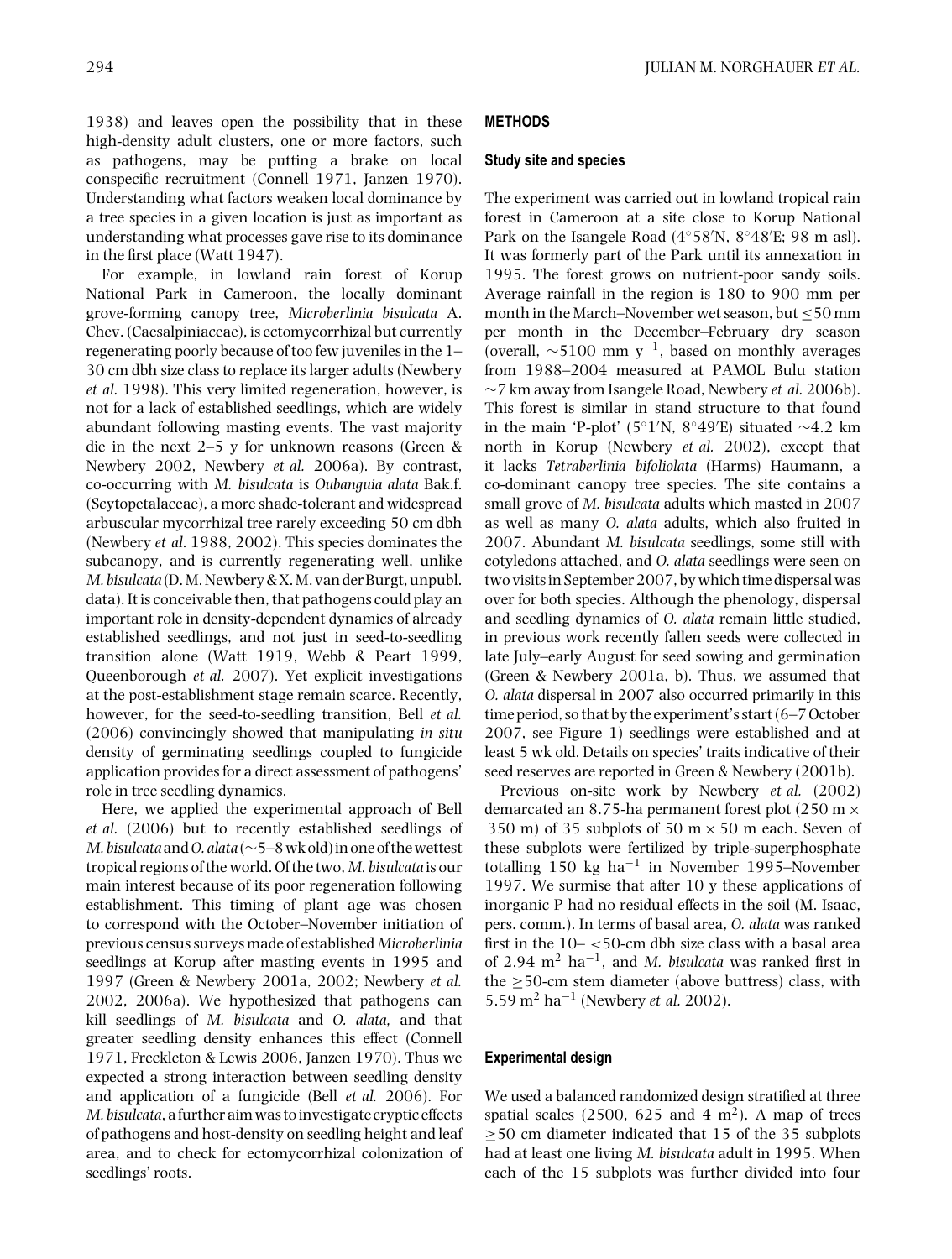sub-subplots of  $25 \text{ m} \times 25 \text{ m}$  each, we found that 33 out of the resulting 60 (15  $\times$  4) had an adult tree present. In each of these sub-subplots, a random Cartesian coordinate was used as a starting point to search for a dense patch of recently established *M. bisulcata* seedlings, whereupon a 2-m  $\times$  2-m experimental plot unit (EPU) was set up. All but two of these EPUs had at least 22 *M. bisulcata* seedlings (max.  $= 78$ , median  $= 40$ , mean  $= 39.3$ ); three more EPUs were added in three sub-subplots near a *M. bisulcata* adult to give a total of 36 EPUs (range of distances from EPUs to nearest adults: 5.4–22.4m). For*O. alata*, we set up 18 EPUs in eight subplots with noticeable regeneration (range in density:  $24-209$  seedlings m<sup>-2</sup>). The experiment was installed on 1–5 October 2007.

Each EPU was split into four  $1-m^2$  quadrats to each of which were randomly assigned one of the four treatments (combinations of): density (low vs. high)  $\times$  fungicide (sprayed vs. control). For *M. bisulcata*, the high-density quadrats were left as they were, whereas the lowdensity quadrats were hand-thinned down to one, two or three seedlings, depending on initial number of seedlings in the high-density treatment  $(>22$  down to three,  $15-22$  to two, and  $\langle 15 \rangle$  to one seedling). Handthinning involved plucking individual seedlings out of the ground as opposed to simply clipping them at the base of the stem. These one to three selected *M. bisulcata* seedlings were typically among the largest in leaf area and firmly rooted. They were individually marked with a numbered nail in the ground (total seedlings followed,  $n = 272$ ). We chose these healthy looking seedlings because we were interested in evaluating what happens post-establishment, and therefore needed to standardize their sizes and exposure to earlier influences. We assumed that these seedlings were equally susceptible to potentialinfections as those not selectedformonitoring, and avoided seedlings near to the edges of quadrats yet also tried to have them sufficiently dispersed inside. In the high-density treatment an equal number of *M. bisulcata* seedlings (1–3) were similarly selected. Because greater plant size enhances seedling persistence in the understorey for many tropical trees (Turner 2001), the effects of pathogens and density on plant size were assessed for *M. bisulcata* only, the species of primary interest. For *O. alata*, seedlings in the low-density treatments were hand-thinned down to ∼10% of the total counts in the high-density quadrats. *Oubanguia alata* seedlings were not labelled for growth measurement.

### **Fungal pathogen exclusion**

To protect recently established tree seedlings from pathogens, two quadrats of each EPU were treated with Ridomil Gold Plus® (Syngenta Crop Protection AG, Basel, Switzerland). This systemic fungicide has a broadspectrum activity against a variety of plant fungal root and stem diseases such as the oomycete orders Peronosporales and Pythiales, which include the aggressive damping-off pathogens *Phytophthora* and *Pythium* spp. The fungicide

combines two active ingredients, copper hydroxide (60%) andmetalaxyl-M (6%), a.k.a.mefenoxam (Demanou*et al.* 2004, Monkiedje *et al.* 2007; and references therein). In Cameroon it is used increasingly to control black pod disease on cacao tree farms, as well as diseases on a range of subsistence crops.

Fungicide powder was dissolved in stream water on-site using proportions as recommended by the manufacturer (50 g per 15 L water) and transferred to a 1-L plastic hand-held spraying bottle. To each 1-m<sup>2</sup> quadrat, 50 ml of fungicide (equivalent to a concentration of  $\sim$ 0.17 g m<sup>-2</sup>) was evenly sprayed across the ground to both soils and seedlings. The control quadrats received the same volume of water instead of fungicide solution. Five applications were made that tracked the decreasing seasonal rainfall in 2007; a sixth application was made in early 2008 (see arrows in Figure 1). In this way, a total of close to 1 g m<sup>-2</sup> of fungicide was applied over a 14-wk period.

### **Seedling mortality and light availability**

Seedling survival of*M. bisulcata*and*O. alata*were censused twice (Figure 1), and their light environment quantified because very low light levels, which can vary at a fine spatial scale  $(1-2 m)$ , might affect their resistance to pathogens and hence survival in the forest understorey. Canopy photographs were taken at a height of 60 cm in the centre of each  $1-m^2$  quadrat using a hemispherical lens and a digital Nikon camera. Photographs were taken for both species at dusk in the dry season (15– 17 January 2008) and again for *M. bisulcata* only in the early wet season (21–22 April 2008) under overcast conditions. They were evaluated using our site's geographic coordinates but with default settings in the Gap-Light Analyzer software of Frazer *et al.* (1999) to obtain comparativemeasures of per cent canopy openness (%CO) and per cent daily photosynthetically active photon flux density (diffuse  $+$  direct %PPFD). One of us (JMN) made all image threshold adjustments so as to achieve consistency and precision. We caution, however, that computed %PPFD values from hemi-photos are prone to inaccuracy, and likely exceed absolute values. This is because light is scattered by foliage and the 'halo' effect intensifies under closed canopies with many small holes, creating an upward bias for sky area during threshold adjustments (Whitmore *et al.* 1993).

### *Microberlinia bisulcata* **seedling size and growth**

Because pinnate leaves can vary widely in actual leaflet numbers present (1–28), we measured photosynthetic area by photographing seedlings and counting their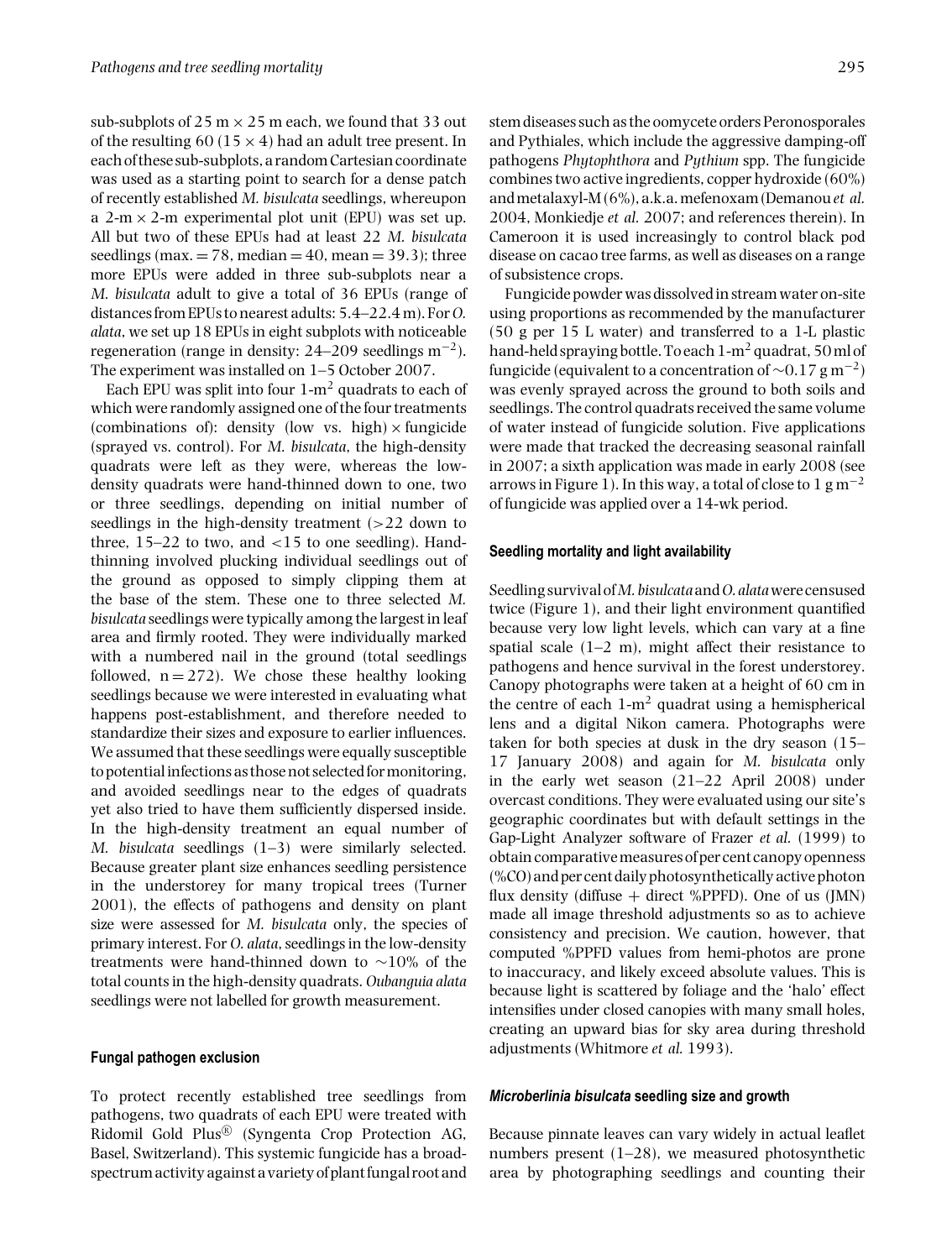leaflets on 22 November 2008 (Table 1). Relaxed height – measured from ground perpendicular to the tallest live part of the plant, irrespective of tissue type (i.e. stem, leaf, leaf petiole) – and just the numbers of whole leaves, however, were recorded first in the dry season (15 January 2008), and the same again plus number of leaflets 14-wk later on 22 April 2008 (Table 1). Values for the one to three *M. bisulcata* seedlings monitored per quadrat were averaged to not risk pseudo-replication, as in some instances they were close to one another (10 to 30 cm apart) and could not be considered statistically independent sample units.

# **Harvested** *Microberlinia bisulcata* **seedlings**

To control for spatial heterogeneity, harvesting was restricted to those EPUs that had at least one survivor in each of their four (treatment) quadrats  $(n = 20)$ . Eighty seedlings were carefully removed from the ground on 23–24 April 2008. Their root systems were temporarily wrapped in soft moist litter to prevent desiccation, and transported out of the forest in plastic bags. Roots were stored in Eppendorf tubes containing CTAB buffer (100 mM Tris-HCl (pH 8.0), 1.4M NaCl, 20mM EDTA, 1% cetyl trimethyl ammonium bromide).Using a stereomicroscope with  $10-50 \times$  magnification, root tips were scored for presence of a fungal mantle. Leaf phosphorus (P) and nitrogen (N) were determined colorimetrically (molybdenum-blue and modified Bertholet reactions, respectively) in diluted  $H_2SO_4/Se/H_2O_2$  digests using an automated continuous-flow spectrophotometric system (Skalar Analytical, Breda, the Netherlands).

# **Data analysis**

The proportions of seedlings alive after *c*. 7 mo were analysed using ANCOVA (analysis of covariance) and GLM (generalized linear model; Galwey 2006) for *O. alata* and *M. bisulcata* respectively. In both models, density, fungicide and their interaction were fixed factors, and the light variables log (%CO) and log (%PPFD) were included as covariates. TheGLM assumed a binomial error distribution by using the logit-link function: it allowed for heterogeneity to be fitted as a dispersion parameter (Galwey 2006). For *M. bisulcata*, proportions were limited to the five values:  $0, \frac{1}{3}, \frac{1}{2}, \frac{2}{3}$  and 1. For *O. alata*, model checking revealed that ANCOVA, using the arcsine square-root transformation with EPU as blocking factor, satisfied assumptions of the linear model better than GLM, especially in terms of heteroscedasticity. GLMM (generalized linear mixed model), which treated EPU as a random factor, was used to analyse the proportion of intact tips that had EcMs; this taking root mass and total

number of tips into account as covariates. Two-factor ANCOVA was used to evaluate plant size, and its change, in *M. bisulcata* with untransformed light measures as covariates and EPU as the blocking term. Analyses of leaf P and N, and root-shoot ratios, were limited however to 40 and 48 seedlings, respectively, because of insufficient material. Statistical analyses were made in GenStat vers. 10 (VSN Int., Oxford, UK), and assumptions checked for all models.

# **RESULTS**

## *Microberlinia bisulcata* **seedling survival**

Mortality of *M. bisulcata* seedlings at 14 wk was very low: only 7.0% (19 out of 272) had died (Figure 1a). Even after 28 wk, density and fungicide treatments had negligible effects on seedling mortality (GLM, main effects, respectively,  $P = 0.83$  and  $P = 0.51$ ; Figure 1a), with no interaction evident ( $P = 0.87$ ). Probability of seedling survival increased significantly with distance away from the nearest *M. bisulcata* adult tree  $(t_{1, 135} = 2.84,$  $P = 0.005$ ), to a lesser degree on log (%PPFD in January)  $(t_{1, 135} = 2.30, P = 0.023)$ , and not on log (%CO in January) ( $P = 0.085$ ). Light variables in January 2008 were positively correlated with those in April 2008 (P < 0.0001). Mean %CO across the 144 quadrats in January and April 2008 was  $3.60\%$  (range  $= 2.14 - 5.78$ ) and  $3.76\%$  (range  $= 2.35 - 5.07$ ), respectively; derived %PPFD from hemi-photos averaged  $6.71\%$  (range  $= 2.86 - 13.9$ ) and  $6.92\%$  (range  $= 4.67-11.4$ ), respectively. Overall, 55% (150 out of 272) of *M. bisulcata* seedlings survived the 28 wk to April 2008.

# *Oubanguia alata* **seedling survival**

In contrast to *M. bisulcata*, mortality was high in *O. alata* after 14 wk. At this time wefound evidence of a conspecific density effect on*O. alata*mortality, with∼1.6 times higher proportion of seedlings surviving in the low-density than high-density treatment (Figure 1b). Pooling all quadrats, 61% of *O. alata* seedlings died (1788 out of 2898).

After 28 wk, the main effect of density was very strong  $(F_{1,49} = 70.9, P \ll 0.0001;$  Figure 1b), with the proportion of seedlings alive in low-density quadrats more than twice that in high-density ones, irrespective of fungicide treatment (interaction term,  $P = 0.37$ ). At this time, however, a relatively weak negative effect of fungicide was detected  $(F_{1,49} = 6.44,$  $P = 0.014$ ) in which ∼25% more control seedlings than sprayed seedlings survived (mean  $\pm$  SE: 0.44  $\pm$  0.06 vs.  $0.34 \pm 0.05$ ). Light availability was a positive predictor of seedling survival among EPUs when expressed as log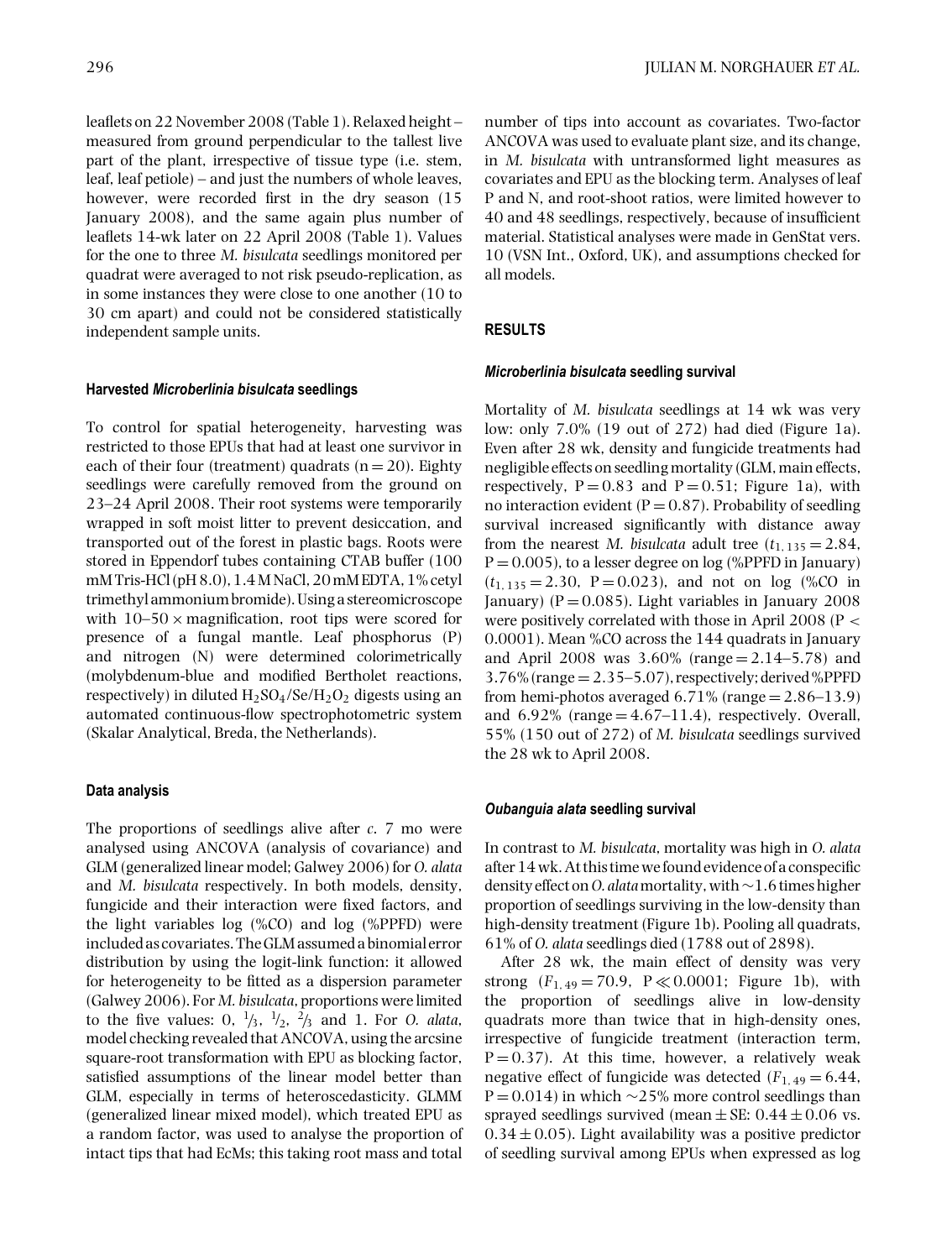

**Figure 1.**Mean (±SE) proportions of established seedlings of*Microberlinia bisulcata* (a) and *Oubanguia alata* (b) trees surviving at the Isangele Road, Korup, Cameroon, in an experiment that manipulated their density and exposure to fungal pathogens over 28 wk (*M. bisulcata*, n = 144 quadrats;  $O.$  *alata*,  $n = 72$ ). Seedlings were censused twice, once in the dry season (17 January 2008), and again in the early wet season (22 April 2008) after the experiment's installation on 1–5 October 2007. On the x-axis minor ticks denote 1-wk intervals. Vertical arrows indicate when fungicide applications were made (total of six). Horizontal bars indicate seasonality in rainfall.

(%PPFD), but not  $log$  (%CO) (P = 0.027 and P = 0.28, respectively). Mean %CO across the 72 quadrats in January 2008 was  $3.76\%$  (range  $= 2.13 - 5.72$ ) and derived %PPFD from hemiphotos averaged 6.55% (range  $= 2.60 - 11.5$ ). By the end of the experiment 25% of all *O. alata* seedlings were alive and 41% (740 out of 1788) had survived between censuses.

#### *Microberlinia bisulcata* **seedling size and growth**

In early November 2007 the *M. bisulcata* seedlings monitored had similar number of leaflets between and among treatments (all model terms,  $P > 0.20$ ). However, by the end of the experiment, in April 2008, seedlings growing at low density without fungicide (L−) had significantly more leaflets (mean  $\pm$  SE, 94  $\pm$  6.4) than seedlings at low density with fungicide  $(L+, 70 \pm 6.8)$ or high-density with fungicide  $(H+, 74 \pm 8.3)$ , but not the H $-$  (81  $\pm$  8.2). These means were compared with Ryan–Einot–Gabriel–Welsch test following a significant interaction  $(F_{1, 89} = 8.00, P = 0.006)$ . This pattern was present in the number of leaves in April (interaction,  $F_{1, 89} = 8.40$ ,  $P = 0.005$ ) and the net change in the number of leaflets between November and April (interaction,  $F_{1, 89} = 4.34$ ,  $P = 0.041$ ). In these cases seedlings in all treatment combinations except for L–  $(7 \pm 5.3$  leaflets) experienced net negative growth (i.e. fewer leaflets in April than in November; mean change in leaflets for L+,  $-14 \pm 6.2$ ; for H+,  $-7 \pm 7.3$ ; for H−,  $-5 \pm 8.1$ ). Seedling heights in January and April were not influenced by density and/or fungicide treatments, nor were changes in height (on average < 1 cm) between censuses  $(P > 0.20)$ . Table 1 summarizes the size and growth for the entire sample (treatments pooled).

### **Harvested** *Microberlinia bisulcata* **seedlings**

EcM colonization among the 80 harvested *M. bisulcata* seedlings did not differ significantly among densities or treatments, and nor was the interaction significant  $(P > 0.38)$ . The four treatment combinations each had mean EcM values of 89–90% in spite of the wide range of total intact tips found (range, 4–143 tips; mean  $\pm$  SE = 64  $\pm$  4). Mean %EcM per EPU did not vary significantly with log-transformed distance to nearest *M. bisulcata* adult (linear regression,  $n = 20$ ,  $P = 0.50$ ). Root drymass did not vary across densities and treatments  $(P > 0.23)$ . Concentrations of log-transformed foliar P were 15% higher in sprayed than control leaflets (twofactor ANOVA,  $3.62 \pm 0.16$  vs.  $3.12 \pm 0.14$  mg g<sup>-1</sup>;  $F_{1, 39} = 10.8$ ,  $P = 0.003$ ) but concentrations of logtransformed N did not differ significantly among treatments  $(P > 0.12$  for all three model terms). The lower part of Table 1 summarizes the above response variables for the harvested seedlings (treatments pooled).

# **DISCUSSION**

We can place our experiment in the context of previous work at Korup to show how similar were the seedling dynamics for *Microberlinia bisulcata*. Survival to April 2008 (55%) was greater than that observed in 1997 at the Isangele Road plot (25–30%; Newbery *et al.* 2002), but less than in 1995 (70%) and equivalent to 1997 (50– 55%) in the main grove P-plot at Korup (Newbery *et al.*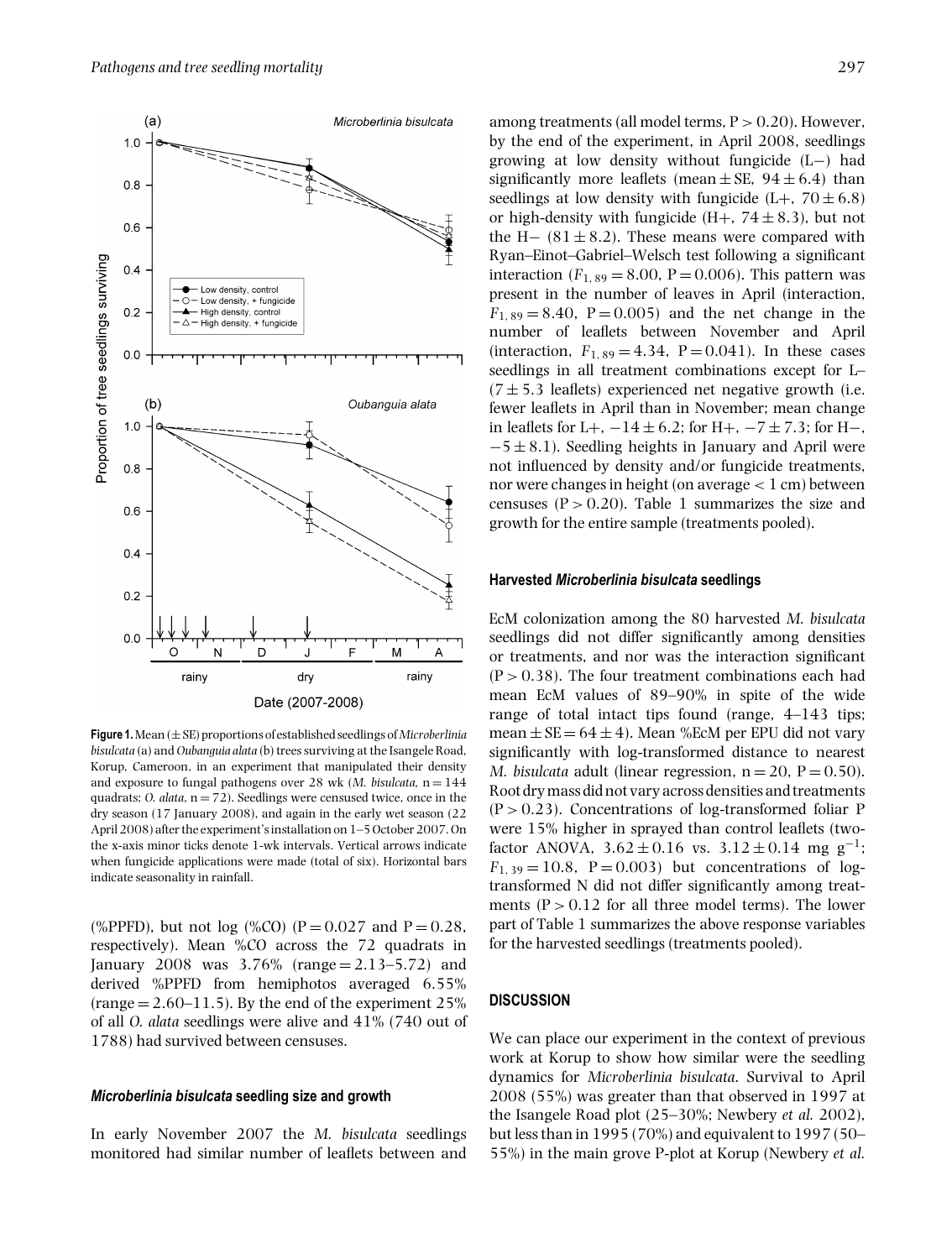**Table 1.** Size and growth of surviving*Microberlinia bisulcata* tree seedlings (n) recorded in the fungicide experiment at the Isangele Road plot, Korup. Cameroon, with root mass, percentage of intact root tips colonized by ectomycorrhizal fungi (EcM) and seedling leaflet nutrient concentrations of a harvested subset of plants.

| Response variables                   | Mean $\pm$ SE      | Range                    | n   |
|--------------------------------------|--------------------|--------------------------|-----|
| Height (cm)                          |                    |                          |     |
| January 2008                         | $19.3 \pm 0.19$    | $12.8 - 23.6$            | 130 |
| April 2008                           | $19.8 \pm 0.24$    | $(11.1 - 24.1)$          | 101 |
| change                               | $0.784 \pm 0.138$  | $(-3.3 \text{ to } 6.5)$ | 101 |
| No. of leaves                        |                    |                          |     |
| January 2008                         | $4.3 \pm 0.072$    | $(1-6.5)$                | 130 |
| April 2008                           | $4.5 \pm 0.149$    | $(0-9)$                  | 101 |
| change                               | $-0.092 \pm 0.146$ | $(-5 \text{ to } 3)$     | 101 |
| No. of leaflets                      |                    |                          |     |
| November 2007                        | $81.7 \pm 1.48$    | $(21.5 - 132)$           | 141 |
| April 2008                           | $80.1 \pm 3.77$    | $(3-188)$                | 101 |
| change                               | $-4.53 \pm 3.40$   | $(-79 \text{ to } 124)$  | 101 |
| Root dry mass (mg)                   | $88 + 5$           | $(29 - 276)$             | 80  |
| Root/shoot mass ratio                | $0.31 \pm 0.03$    | $(0.07 - 0.81)$          | 48  |
| $ECM$ $(\%)$                         | $89.1 \pm 1.27$    | $(50-100)$               | 80  |
| Leaf concentration (mg $g^{-1}$ ): N | $30.3 \pm 0.4$     | $(24.5 - 36.9)$          | 40  |
| : P                                  | $3.37 \pm 0.11$    | $(2.07 - 4.65)$          | 40  |

1998, 2006a). Overall, our mortality value was close to the average of these other results.

Unlike previous studies, we explored pathogen effects on the survivorship of established seedlings because strong negative density-dependence is not limited to the seed-to-seedling transition of trees (Queenborough *et al.* 2007, Webb & Peart 1999). Our results suggest that pathogens did not hasten the mortality of young tree seedlings (∼5–8 wk old) in the African rain-forest understorey. Mortality over the 7-mo period of study was density-independent for *M. bisulcata*, but it was strongly density-dependent for *Oubanguia alata*: in the latter case it was likely not due to pathogen activity. There is the remote possibility that in spite of its broad-spectrum activity, the fungicide we used was ineffective against a putatively virulent pathogen on *O. alata* seedlings. Alternatively, uninvestigated factors such as herbivory by insects and/or mammals, or intraspecific competition for resources, may have been responsible for the nonrandom *O. alata* mortality we detected.

Why sprayed seedlings of the non-ectomycorrhizal *O. alata* had higher mortality than controls by the end of the experiment is unclear. Possibly, vesiculararbuscular mycorrhizal root colonization was checked by the fungicide, as in the study of Hood *et al.* (2004). When applied in a single dose of  $\geq 1$  g m<sup>-2</sup>, Ridomol Gold Plus slightly stimulated N and P mineralization in trials on sandy loam soils at Yaounde, Cameroon (Demanou ´ *et al.* 2004), although when the equivalent of ~0.9 g m<sup>-2</sup> was applied in another trial at the same site it did not significantly affect soil N and P availability (Monkiedje *et al.* 2007). This suggests that the saprophytic fungi

involved in decomposition had been little affected by the fungicide. Alternatively, the fungicide may have prevented the colonization of foliar endophytes that can protect leaves from pathogens (Arnold 2008).

A negligible pathogenic effect on seedling survival may be explained by insufficiently high host density for virulence (Burdon & Chilvers 1982), in spite of masting in *M. bisulcata* trees. The maximum densities for *O. alata* and *M. bisulcata* were 209 and 23 m−<sup>2</sup> seedlings respectively. These values were much lower than the 416–1018 germinating seedlings m<sup>-2</sup> for the subcanopy tree, *Sebastiania longicuspis*, reported by Bell *et al.* (2006). Conversely, density may not be crucial for seedling susceptibility to pathogens in this forest: *O. alata* and *M. bisulcata* densities exceeded those reported for two of three trees (out of seven species) for which dampingoff pathogens killed more seedlings near to (vs. far from) parent trees in Panama (Augspurger 1984). Another intriguing explanation is that the very low soil fertility and high sand content at our site has selected for strong plant resistance against fungal diseases, in spite of the very wet conditions most of the year (Givnish 1999).

There are two caveats to our above interpretations, however. First, our results for either species could have changed over a longer census period: one that included a full rainy season with seedlings spending more time in the shade. Second, however unlikely, it is not impossible that a different fungicide may have yielded a different outcome for seedling dynamics of either species. Clearly, long-term experimental field studies of pathogens' impact should be undertaken, but these will require a very large sample of starting seedlings. In addition, we cannot discount possible pathogenic effects on seeds or during seedling emergence – for example, density-dependent mortality was strong in *M. bisulcata* over 6 wk in the brief seed-toseedling transition at the P-plot site in Korup National Park (Norghauer & Newbery, in press). Earlier, in the 1995 mast event, an unidentified white fungus was noted on 36% of*M. bisulcata* seeds/seedlingsmonitoredinKorup (Green & Newbery 2002). It was seen again in 2004 and 2007 at Korup, but not at Isangele Road in 2007. Its absence at the latter site may be explained by the absence of *Tetraberlinia bifoliolata* trees (Newbery *et al.* 2002), which appear to act as key hosts for this seed-attacking fungus (Green& Newbery 2002; J.M. Norghauer, unpubl. data).

The high and consistent levels of ectomycorrhizal (EcM) colonization on*M. bisulcata* roots across treatments matched the results of an earlier transplant experiment of Newbery *et al.* (2000). This suggests that the fungicide did not interfere with this symbiosis and presumably then not with nutrient uptake. By contrast, in Ghana, application of another metalaxyl-M-based fungicide (Fubol Gold $^{\textcircled{k}}$ ) reduced colonization of arbuscular mycorrhizas on potted seedlings of the light-demanding tree *Milicia*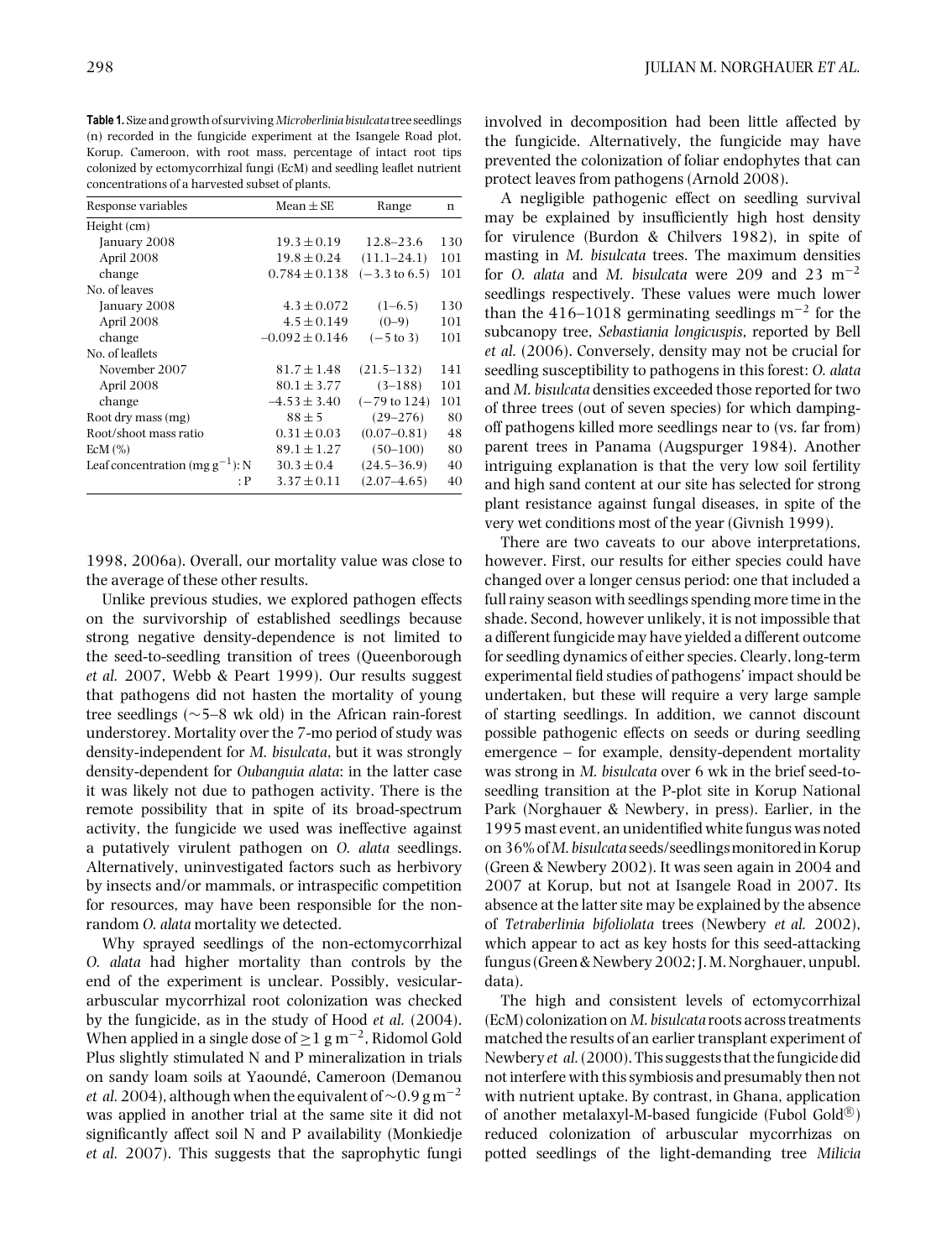*regia*, but increased seedling survival under low light conditions in a controlled herbivore-free setting (Hood *et al.* 2004). Although some orange-reddish fungicide residue persisted on *M. bisulcata* leaflets after spraying, this was likely more a deterrent than an attractant to insect herbivores (Karageorgou *et al.* 2008). A more plausible explanation for diminished leaf area of sprayed *M. bisulcata* seedlings was slight phytotoxicity caused by Cu in the fungicide, possibly becoming more prominent in sandy soils (Tosselli*et al.* 2009). The Cu may also have contributed, albeit in an unknown way, to the elevated concentrations of P in sprayed leaflets of *M. bisulcata* (Sonmez *et al.* 2007). In passing we note that mean P concentration (Table 1, lower part) in our 5–6-mo-old seedlings was ∼2-fold that found in previous studies at Korup which harvested seedlings that were 15–35 mo old  $(1.43-1.72 \text{ mg g}^{-1})$ : Green & Newbery 2001a, Newbery *et al.* 2000, 2002).

Previous published work investigating pathogenmediated mortality of tropical forest tree seedlings (Augspurger 1983, 1984; Augspurger & Kelly 1984, Gilbert *et al.* 1994; reviewed by Gilbert 2002, 2005; Grogan & Galvão 2006, Wenny 2000) has found mixed support for mortality increasing with seedling density (and/or decliningwith distancefrom conspecific adults) as predicted by themechanismunderpinning thehypotheses of Connell (1971) and Janzen (1970). More recently, soil pathogens in a Costa Rican forest did not increase seedling mortality of the dominant trees, but did exaggerate differences in shade tolerance among the 21 species examined (McCarthy-Neumann & Kobe 2008). While the strength of pathogen effects and their degree of hostspecificity remains uncertain (Augspurger & Wilkinson 2007, Gilbert 2005), without more field studies from African and South-East Asian forests, any generalizations, if indeed at all possible, will remain difficult.

In some tropical rain forests, especially in Africa, localized dominance of the canopy by one or few species is not uncommon (Aubréville 1938, Letouzey 1968). In many cases the species arelocallywell-adapted to their soil conditions and, to have reached such high abundances, recruitment could not have been strongly checked by disease or pest pressure (Richards 1996). The lack of early density-dependence in*M. bisulcata* is consistent with other evidence from Korup (Green & Newbery 2002). Newbery *et al.* (2006a) found that seedling mortality also did not increase with seedling abundance, but it did with neighbouring conspecific basal area, suggesting that negative density-dependent effects are operating on a larger spatial scale than investigated in the present experiment. To have patches of high seedling density for manipulation however, EPUs had to be <25 m from conspecific adult trees (mostly beneath their crowns), so density effects would have been found had they existed.

We conclude that the poor regeneration of *M. bisulcata* in the groves in Korup is unlikely to be due to fungal pathogen activity at the early post-establishment seedling stage. Instead, one or more other biological factors select against seedling survival in the vicinity of *Microberlinia* adults  $\left( < 25 \text{ m} \right)$ , and at the same time select for larger seedlings and saplings further away  $(>40 \text{ m})$  from them (Newbery *et al.* 2010). It is quite possible that low susceptibility to pathogenic activity of *Microberlinia* and *Oubanguia* may have contributed to the promotion of their local dominance in Korup.

### **ACKNOWLEDGEMENTS**

The authors thank S. Njibile and C. Ohka for field assistance, and the Cameroon Ministry of Forestry and Wildlife (MINEF) and Ministry of Scientific Research and Innovation (MINRESI) for research permission. The University of Buea provided logistic support and the University of Bern funded field operations. L.T. acknowledges funding from FIBIR-7434-JD0092.

### **LITERATURE CITED**

- ARNOLD, A. E. 2008. Endophytic fungi: hidden components of tropical community ecology. Pp. 298–312 in Carson, W. P. & Schnitzer, S. A. (eds). *Tropical forest community ecology*. Wiley-Blackwell, Oxford.
- AUBRÉVILLE, A. 1938. La Forêt Coloniale: Les forêts de l'Afrique occidentale *française: Annales de l'Académie des Sciences Coloniales*, v. IX. Société d'Editions Geographiques, Maritimes et Coloniales, Paris. 245 pp. ´
- AUGSPURGER, C. K. 1983. Seed dispersal of the tropical tree, *Platypodium elegans*, and the escape of its seedlings from fungal pathogens. *Journal of Ecology* 71:759–771.
- AUGSPURGER, C. K. 1984. Seedling survival of tropical tree species interactions of dispersal distance, light-gaps and pathogens. *Ecology* 65:1705–1712.
- AUGSPURGER, C.K.&KELLY, C.K. 1984. Pathogenmortality of tropical tree seedlings: experimental studies of the effects of dispersal distance, seedling density, and light conditions. *Oecologia* 61:211–217.
- AUGSPURGER, C. K. & WILKINSON, H. T. 2007. Host specificity of pathogenic *Pythium* species: implications for tree species diversity. *Biotropica* 39:702–708.
- BELL, T., FRECKLETON, R. P. & LEWIS, O. T. 2006. Plant pathogens drive density-dependent seedling mortality in a tropical tree. *Ecology Letters* 9:569–574.
- BRADLEY, D. J., GILBERT, G. S. & MARTINY, J. B. H. 2008. Pathogens promote plant diversity through a compensatory response. *Ecology Letters* 11:461–469.
- BURDON, J. J. & CHILVERS, G. A. 1982. Host density as a factor in plant disease ecology. *Annual Review of Phytopathology* 20:143– 166.
- CONNELL, J. H. 1971. On the role of natural enemies in preventing competitive exclusion in some marine animals and in rain forest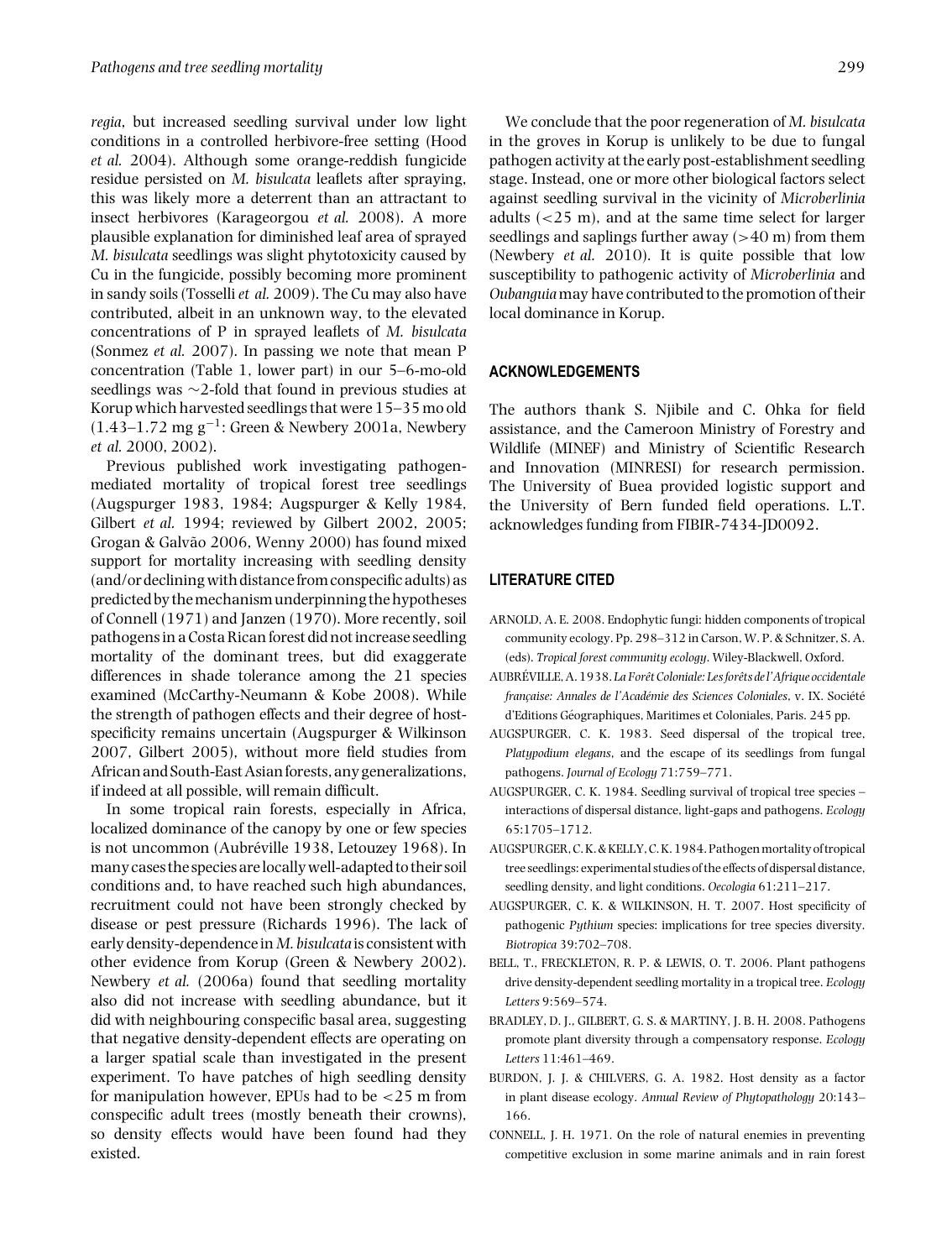trees. Pp. 298–312 in den Boer, P. J. & Gradwell, G. (eds). *Dynamics of populations*. Centre for Agricultural Publication and Documentation, Wageningen.

- DEMANOU, J., MONKIEDJE, A., NJINE, T., FOTO, S. M., NOLA, M., TOUGET, S. H. Z. & KEMKA, N. 2004. Changes in soil chemical properties and microbial activities response to the fungicide Ridomil Gold Plus Copper. *International Journal of Environmental Research and Public Health* 1:26–34.
- FRAZER, G. W, CANHAM, C. D. & LERTZMEN, K. P. 1999. *Gap Light Analyzer (GLA) Version 2.0*. Simon Fraser University, Burnaby, British Columbia and the Institute of Ecosystem Studies, Millbrook, New York. 36 pp.
- FRECKLETON, R. P. & LEWIS, O. T. 2006. Pathogens, densitydependence and the coexistence of tropical trees. *Proceedings of the Royal Society B* 273:2909–2916.
- GALWEY, N. W. 2006. *Introduction to mixed modeling: beyond regression and analysis of variance*. John Wiley and Sons. Chichester. 366 pp.
- GILBERT, G. S. 2002. Evolutionary ecology of plant disease in natural ecosystems. *Annual Review of Phytopathology* 40:13–43.
- GILBERT, G. S. 2005. Dimensions of plant disease in tropical forests. Pp. 141–164 in Burslem, D. F. R. P., Hartley, S. E. & Pinard, M. A. (eds). *Biotic interactions in the tropics: their role in the maintenance of species diversity*. Cambridge University Press, Cambridge.
- GILBERT, G. S., HUBBELL, S. P. & FOSTER, R. B. 1994. Density and distance to adult effects of a canker disease of trees in a moist tropical forest. *Oecologia* 98:100–108.
- GIVNISH, T. J. 1999. On the causes of gradients in tropical tree diversity. *Journal of Ecology* 87:193–210.
- GREEN, J. J. & NEWBERY, D. M. 2001a. Shade and leaf loss affect establishment of grove-forming ectomycorrhizal rain forest tree species. *New Phytologist* 151:291–309.
- GREEN, J. J. & NEWBERY, D. M. 2001b. Light and seed size affect establishment of grove-forming ectomycorrhizal rain forest tree species. *New Phytologist* 151:271–289.
- GREEN, J. J. & NEWBERY, D. M. 2002. Reproductive investment and seedling survival of the mast-fruiting forest tree, *Microberlinia bisulcata* A. Chev. *Plant Ecology* 162:169–183.
- GROGAN, J. & GALVÃO, J. 2006. Factors limiting post-logging seedling regeneration by big-leaf mahogany (*Swietenia macrophylla*) in southeastern Amazonia, Brazil, and implications for sustainable management. *Biotropica* 38:219–228.
- HARMS, K. E., WRIGHT, S. J., CALDERON, O., HERNANDEZ, A. & HERRE, E. A. 2000. Pervasive density-dependent recruitment enhances seedling diversity in a tropical forest. *Nature* 404:493– 495.
- HOOD, L. A., SWAINE, M. D. & MASON, P. A. 2004. The influence of spatial patterns of damping-off disease and arbuscular mycorrhizal colonization on tree seedling establishment in Ghanaian tropical forest soil. *Journal of Ecology* 92:816–823.
- JANZEN, D. H. 1970. Herbivores and the number of tree species in tropical forests. *American Naturalist* 104:501–528.
- JONES, E. W. 1956. Ecological studies on the rainforest in Nigeria: IV (Continued). The plateau forest of the Okumu Forest Reserve. *Journal of Ecology* 44:83–117.
- KARAGEORGOU, P., BUSCHMAN, P. & MANETAS, Y. 2008. Red leaf color as awarning signal againstinsect herbivory: honest ormimetic? *Flora* 203:648–652.
- LETOUZEY, R. 1968. *Etude phytogéographique du Cameroun*. P. LeChevalier, Paris. 508 pp.
- MCCARTHY-NEUMANN, S. & KOBE, R. 2008. Tolerance of soil pathogens co-varies with shade tolerance of across species of tropical tree seedlings. *Ecology* 89:1883–1892.
- MONEY, N. P. 1998. Why oomycetes have not stopped being fungi. *Mycological Research* 102:767–768.
- MONKIEDJE, A., SPITELLER, M., MANIEPI, S. J. N. & SUKUL, P. 2007. Influence of metalaxyl- and mefenoxam-based fungicides on chemical and biochemical attributes of soil quality under field conditions in a southern humid forest zone of Cameroon. *Soil Biology and Biochemistry* 39:836–842.
- NEWBERY, D. M., ALEXANDER, I. J., THOMAS, D. W. & GARTLAN, J. S. 1988. Ectomycorrhizal rain-forest legumes and soil phosphorus in Korup National Park, Cameroon. *New Phytologist* 109:433– 450.
- NEWBERY, D. M., SONGWE, N. C. & CHUYONG, G. B. 1998. Phenology and dynamics of an African rainforest at Korup, Cameroon. Pp. 267– 308 in Newbery, D. M., Prins, H. H. T. & Brown, N. D. (eds). *Dynamics of tropical communities*. Blackwell Science, Oxford.
- NEWBERY, D. M., ALEXANDER, I. J. & ROTHER, J. A. 2000. Does proximity to conspecific adults influence the establishment of ectomycorrhizal tree speciesin an African rainforest?*New Phytologist* 147:401–409.
- NEWBERY, D. M., CHUYONG, G. B., GREEN, J. J., SONGWE, N. C., TCHUENTEU, F. & ZIMMERMANN, L. 2002. Does low phosphorous supply limit seedling establishment and tree growth in groves of ectomycorrhizal trees in a central African forest? *New Phytologist* 156:297–311.
- NEWBERY, D. M., CHUYONG, G. B., ZIMMERMANN, L. & PRAZ, C. 2006a. Seedling survival and growth of three ectomycorrhizal caesalpiniaceous tree species in a Central African rain forest. *Journal of Tropical Ecology* 22:499–511.
- NEWBERY, D. M., CHUYONG, G. B. & ZIMMERMANN, L. 2006b. Mast fruiting of large ectomycorrhizal African rain forest trees: importance of dry season intensity, and the resource limitation hypothesis. *New Phytologist* 170:561–579.
- NEWBERY, D. M., PRAZ, C. J., VAN DER BURGT, X. M., NORGHAUER, J. M. & CHUYONG, G. 2010. Recruitment dynamics of the grovedominant tree *Microberlinia bisulcata* in African rain forest: extending the light response versus adult longevity concept. *Plant Ecology* 206:151–172.
- NORGHAUER, J. M. & NEWBERY, D. M. (in press). Recruitment limitation after mast-seeding in two African rain forest trees. *Ecology*.
- PETERMANN, J. S., FERGUS, A. J. F., TURNBULL, L. A. & SCHMID, B. 2008. Janzen–Connell effects are widespread and strong enough to maintain diversity in grasslands. *Ecology* 89:2399–2406.
- QUEENBOROUGH, S. A., BURSLEM, D. F. R. P., GARWOOD, N. C. & VALENCIA, R. 2007. Neighborhood and community interactions determine the spatial pattern of tropical tree seedling survival.*Ecology* 88:2248–2258.